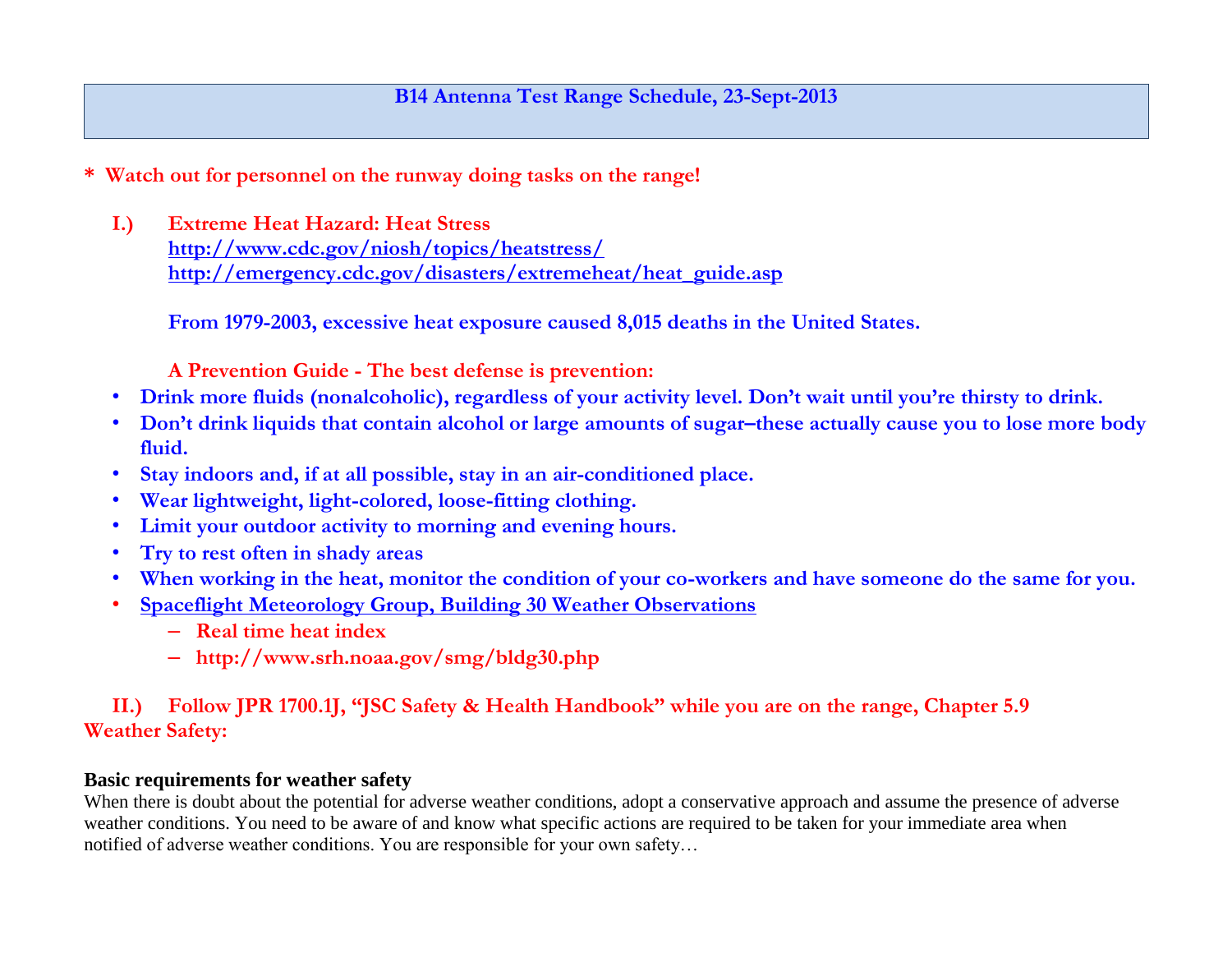Read more at the following links:

<http://jschandbook.jsc.nasa.gov/docs/JPR1700-1ch5-9.pdf>

#### **Use the following criteria for weather hazard decisions:**

a. Base any *lightning safety decisions* on the 30/30 rule:

- 30 seconds or less flash--to-bang: Seek safe shelter.
- Wait at least 30 minutes from the last thunder before resuming outdoor activities.
- If you can't assess flash-to-bang time, use the sound of thunder as the cue to seek safer shelter.

b. Base any *severe weather safety decisions* on an NWS Severe Thunderstorm or Tornado Warning for southern Harris County or northern Galveston County. Alternately, factors should include visual observations and "common sense." For example, a funnel cloud or small tornado that may be just forming, with no official NWS warning, should trigger protective measures for severe weather.

# III.) **During Morpheus operation on the range, for your Safety:**

- a.) No radio frequency transmissions by others on the range because of RFI on flight control & cryogenic systems.
- b.) Other projects/personnel are not allowed on the range
- IV.) The range is for NASA testing, other users (RC model plane club, rocket club, etc.) are guests and have lower priority than NASA testing programs.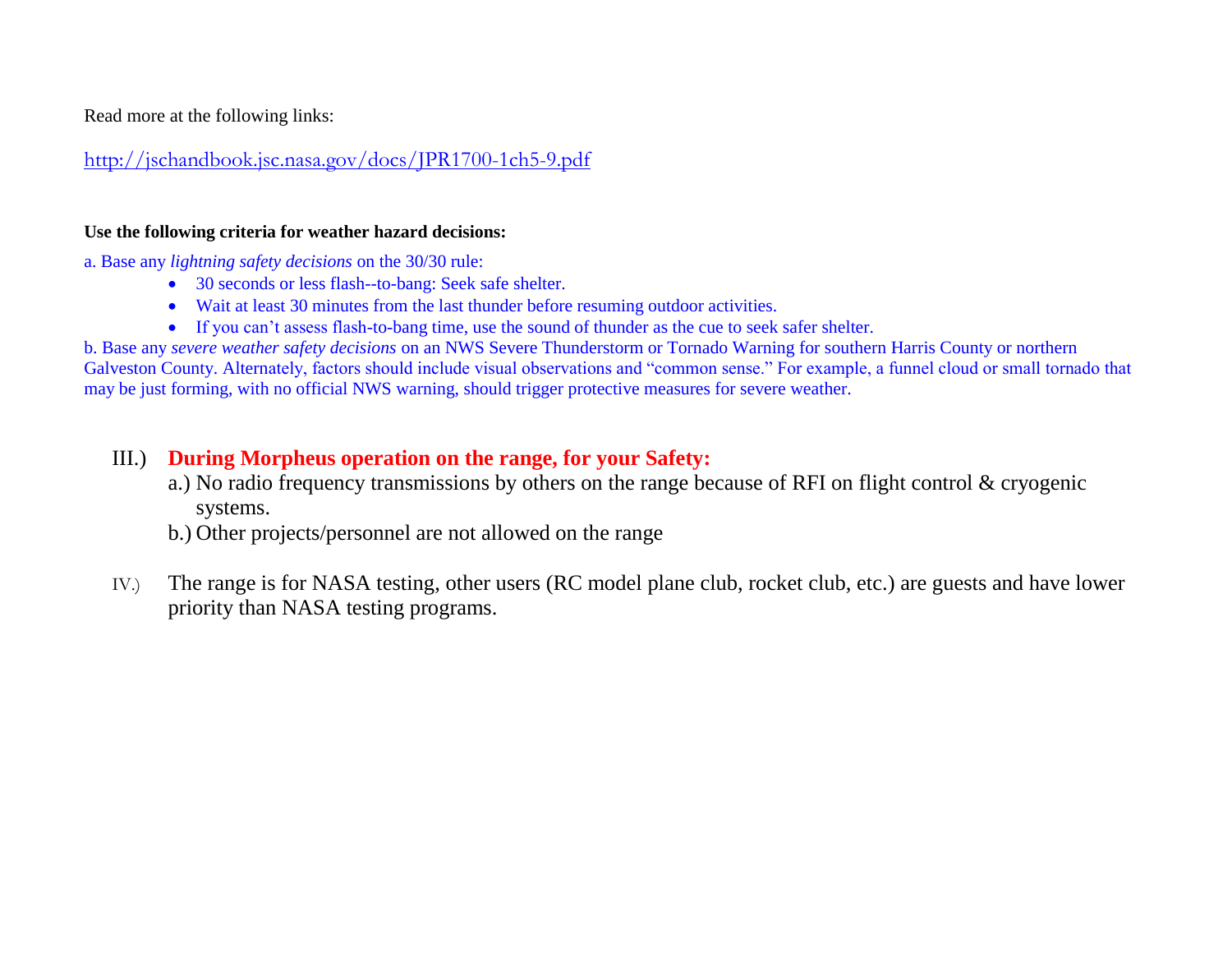| September 2013         |                                    |                                                                      |                                                                                                                                            |                                                                                     |                                                                                                                                              |          |
|------------------------|------------------------------------|----------------------------------------------------------------------|--------------------------------------------------------------------------------------------------------------------------------------------|-------------------------------------------------------------------------------------|----------------------------------------------------------------------------------------------------------------------------------------------|----------|
| Sunday                 | <b>Monday</b>                      | Tuesday                                                              | Wednesday                                                                                                                                  | <b>Thursday</b>                                                                     | <b>Friday</b>                                                                                                                                | Saturday |
|                        | $\overline{2}$<br><b>Labor Day</b> | 3                                                                    | $\overline{\mathbf{4}}$<br><b>EA3 Morpheus</b><br>Test Staging,<br>Preparation<br>Range closed,<br>No RC clubs<br>on Range.<br>day & night | 5<br><b>EA3 Morpheus</b><br><b>Tether GTAL</b><br>Test<br>No RC clubs on<br>Range   | $\boldsymbol{6}$<br>N<br><b>EA3 Morpheus</b><br><b>Seal Evaluation</b><br>Test $7AM - 3$<br>PM,<br>No RC clubs<br>on Range<br>during testing |          |
| 8                      | 9                                  | 10<br><b>EV6 RF</b><br><b>Network</b><br>Test                        | 11                                                                                                                                         | 12<br><b>EA3 Morpheus</b><br><b>Test. No RC</b><br>clubs on Range<br>during testing | 13                                                                                                                                           | 14       |
| 15                     | 16                                 | 17<br>M<br><b>Morpheus</b><br><b>Test</b><br>No RC clubs on<br>Range | 18<br><b>Morpheus</b><br><b>Test</b><br>No RC clubs<br>on Range                                                                            | 19                                                                                  | 20                                                                                                                                           | 21       |
| Morpheus Reserved Week |                                    |                                                                      |                                                                                                                                            |                                                                                     |                                                                                                                                              |          |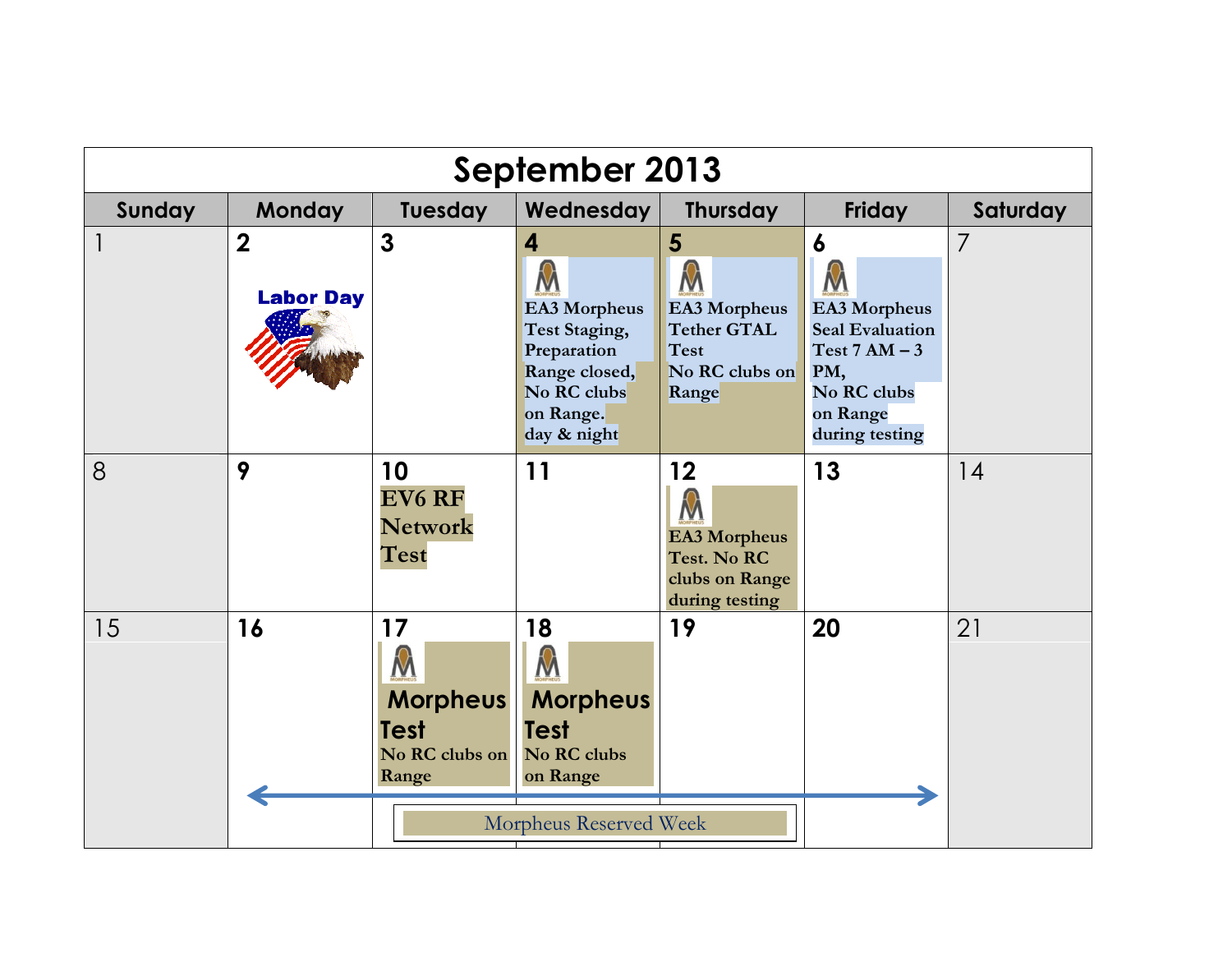| 22 | 23 | 24<br>Morpheus<br>No RC clubs on<br>Range | 25 | 26 | 27 | 28 |
|----|----|-------------------------------------------|----|----|----|----|
| 29 | 30 |                                           |    |    |    |    |

| October 2013   |                                                                  |    |                  |              |    |    |  |  |
|----------------|------------------------------------------------------------------|----|------------------|--------------|----|----|--|--|
| Sunday         | Monday<br>Friday<br>Saturday<br>Tuesday<br>Wednesday<br>Thursday |    |                  |              |    |    |  |  |
|                |                                                                  | 1  | $\boldsymbol{2}$ | $\mathbf{3}$ | 4  | 5  |  |  |
| $\overline{6}$ | $\overline{7}$                                                   | 8  | 9                | 10           | 11 | 12 |  |  |
| 13             | 14<br><b>Columbus Day</b>                                        | 15 | 16               | 17           | 18 | 19 |  |  |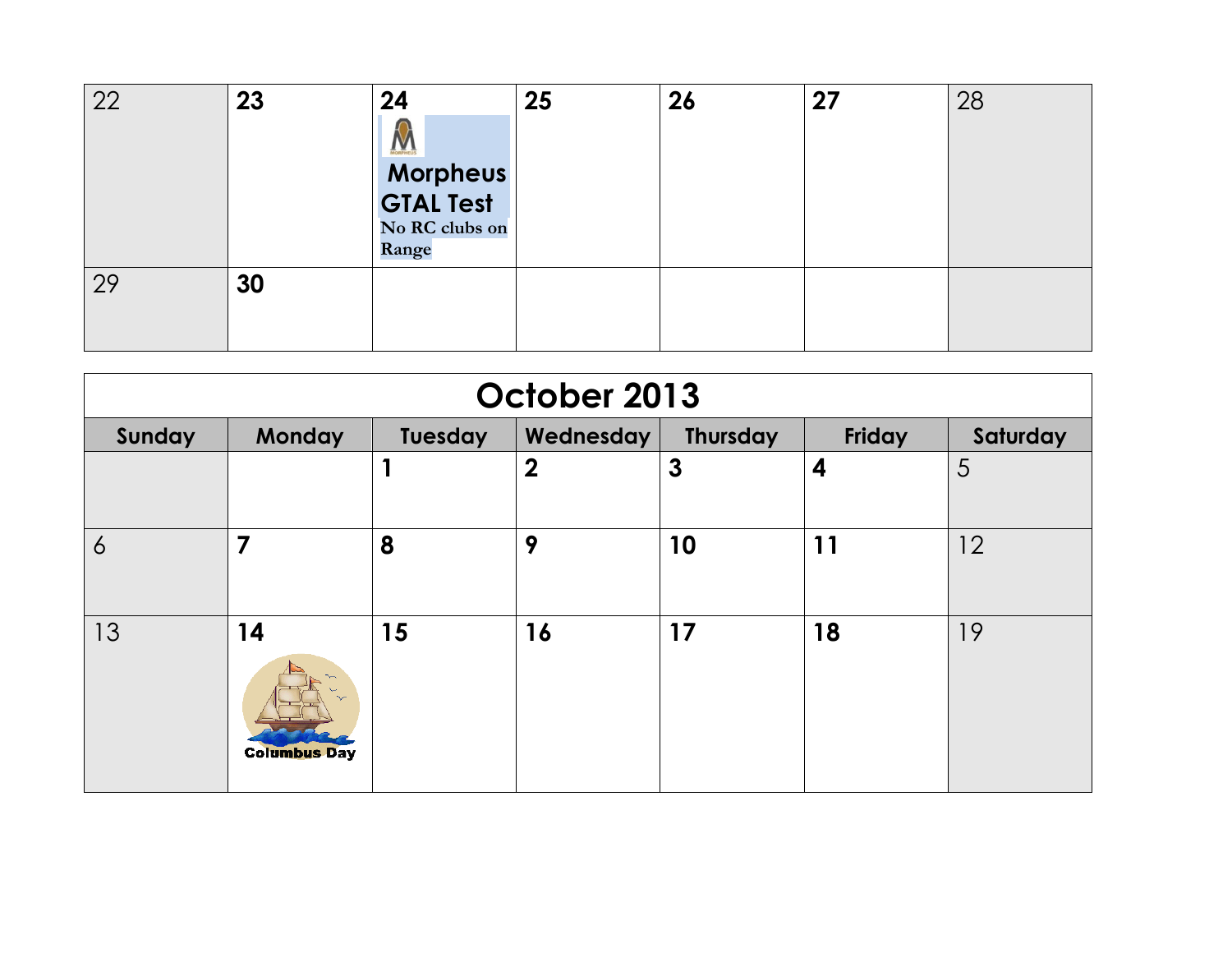| 20               | 21 | 22 | 23                           | 24        | 25 | 26              |
|------------------|----|----|------------------------------|-----------|----|-----------------|
|                  |    |    |                              |           |    | JS Test on      |
|                  |    |    |                              |           |    | Range's         |
|                  |    |    |                              |           |    | East Side.      |
|                  |    |    |                              |           |    | <b>RC Clubs</b> |
|                  |    |    |                              |           |    | on Range's      |
|                  |    |    |                              |           |    | West Side       |
| 27               | 28 | 29 | 30                           | 31        |    |                 |
| <b>RC Clubs</b>  |    |    |                              | Halloween |    |                 |
| on Range's       |    |    |                              |           |    |                 |
| <b>West Side</b> |    |    | JS Test on Range's East Side |           |    |                 |
|                  |    |    |                              |           |    |                 |

| <b>November 2013</b>                                                                            |  |  |  |  |                                                   |                     |
|-------------------------------------------------------------------------------------------------|--|--|--|--|---------------------------------------------------|---------------------|
| Friday<br>Saturday<br><b>Monday</b><br>Wednesday<br>Sunday<br><b>Thursday</b><br><b>Tuesday</b> |  |  |  |  |                                                   |                     |
|                                                                                                 |  |  |  |  |                                                   |                     |
|                                                                                                 |  |  |  |  | <b>JS Test on Range's</b><br>on Range's West Side | East Side. RC Clubs |

**Notes:** 

**3-2-12 : non-governmental users: Antenna Test Range is a governmental asset, a NASA work has first priority to use; the Range can be preempted at any time for a NASA test.**